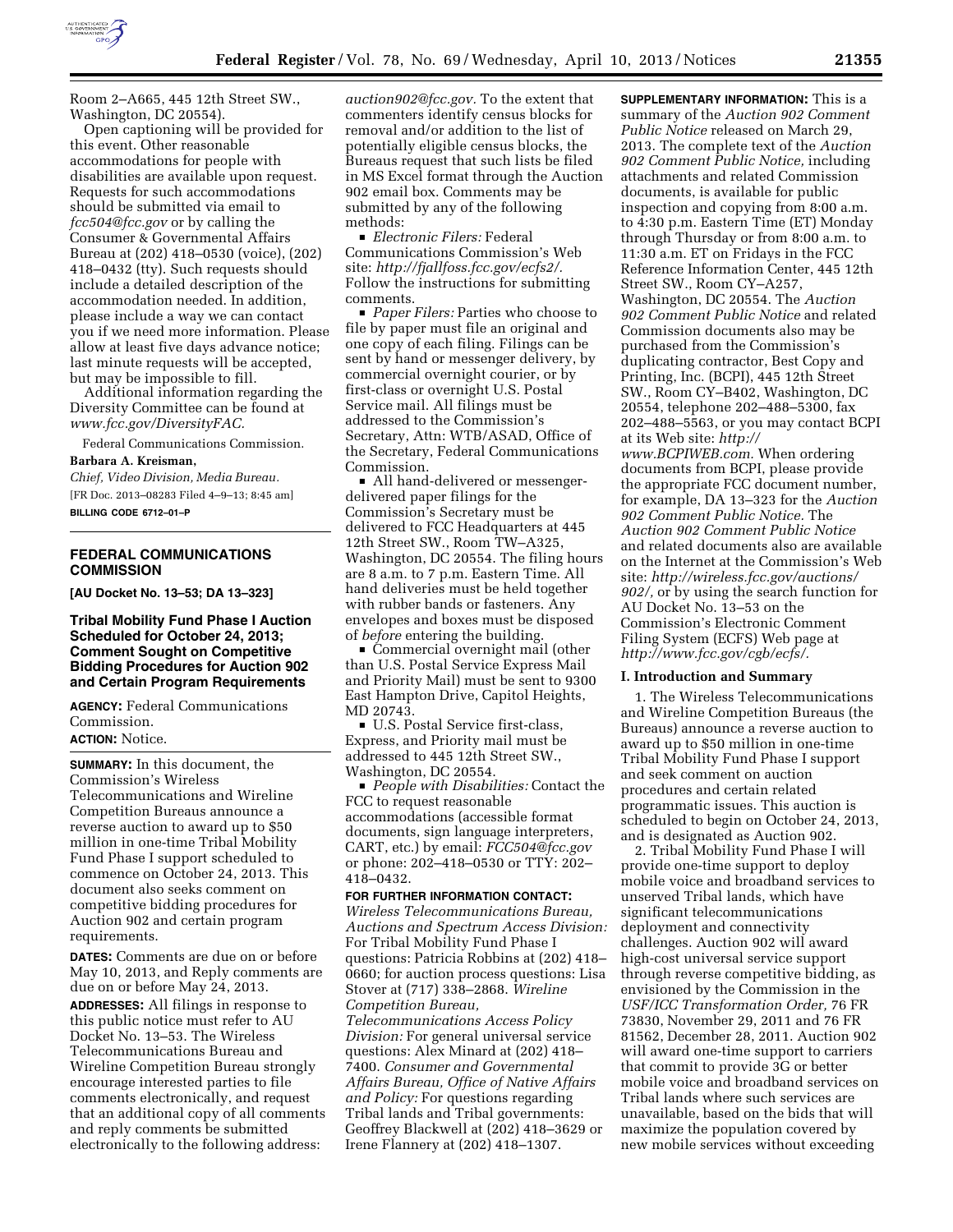the budget of \$50 million. Because the objective of this auction is to maximize the expansion of advanced services with the available funds, winning bids will generally be those that would achieve the deployment of such services for relatively lower levels of support.

3. Many of the pre-auction processes and bidding procedures for this auction will be similar to those used in the Commission's first auction of universal service support, Auction 901, which were modeled on those regularly used for the Commission's spectrum license auctions. In Auction 902, support for Tribal lands generally will be awarded on the same terms and subject to the same rules as general Mobility Fund Phase I support with a few exceptions tailored to address the unique needs of communities on Tribal lands. Specifically, unlike general Mobility Fund Phase I, for which the number of units in a given unserved census block were calculated according to the number of road miles in that block, for Tribal Mobility Fund Phase I, the number of units in a given census block will be the population of that block. The Commission concluded in the *USF/ICC Transformation Order* that a populationbased metric is appropriate for the Tribal Mobility Fund Phase I auction. The population-based coverage unit is the basic unit that will be used to determine the winners in Auction 902 and to measure compliance with the applicable performance requirements.

4. Throughout this document, the term per-pop means per population (or per person) within a given geographic area. The terms 3G, 3G or better, current generation, and advanced are used interchangeably in this document to refer to mobile wireless services that provide voice telephony service on networks that also provide services such as Internet access and email. Areas without 3G or better services and the population within them are referred to as unserved. This document refers to awarding or selecting awardees by auction for simplicity of expression. Each party that becomes a winning bidder in the auction must file an application for support. Only after review of the application to confirm compliance with all the applicable requirements will a winning bidder become authorized to receive support.

5. In the *Auction 902 Comment Public Notice,* the Bureaus propose and seek comment on: (1) Identifying geographic areas eligible for support; (2) determining the basic auction design, whether and how to aggregate eligible areas for bidding, and how awardees will be selected; and (3) establishing certain other bidding procedures,

including information disclosure procedures and methodologies for calculating auction and performance default payments. The Bureaus will announce final procedures and other important information such as application deadlines and other dates related to Auction 902 after considering comments provided in response to the *Auction 902 Comment Public Notice,*  pursuant to governing statutes and Commission rules.

#### **II. Background**

6. In the *USF/ICC Transformation Order,* the Commission comprehensively reformed and modernized the universal service system to help ensure the universal availability of fixed and mobile communication networks capable of providing voice and broadband services where people live, work, and travel. The Commission's universal service reforms include a commitment to fiscal responsibility, accountability, and the use of market-based mechanisms, such as competitive bidding, to provide more targeted and efficient support than in the past. For the first time, the Commission established a universal service support mechanism dedicated exclusively to mobile services—the Mobility Fund.

7. Tribal Mobility Fund Phase I will provide up to \$50 million in one-time support to address gaps in mobile services by supporting the build-out of current- and next-generation mobile networks on Tribal lands where these networks are unavailable. This support will be awarded by reverse auction with the objective of maximizing the population covered in eligible unserved areas on Tribal lands within the established budget. The support offered under Tribal Mobility Fund Phase I is in addition to any ongoing support provided under existing high-cost universal service program mechanisms.

8. *Applicant Eligibility.* The *USF/ICC Transformation Order* established application, performance, and other requirements for Mobility Fund Phase I, including Tribal Mobility Fund Phase I. In order to participate in an auction for Tribal Mobility Fund Phase I support, an applicant must be designated as an eligible telecommunications carrier (ETC) for the areas on which it wishes to bid or, if it is a Tribally-owned or -controlled entity, have a pending application for ETC designation for the relevant areas within the boundaries of the Tribal land associated with the Tribe that owns or controls the entity. A Tribally-owned or -controlled entity must have its application for ETC designation pending at the relevant

short-form application deadline. The ETC designation must cover a sufficient portion of the bidding area to allow the applicant to satisfy the applicable performance requirements. A Tribal entity that wins support in Auction 902 while its ETC petition is pending must receive an ETC designation prior to support being authorized and disbursed. Allowing a Tribally-owned or -controlled entity to participate at auction while its ETC petition is pending in no way prejudges the ultimate decision on its pending ETC petition. An applicant for Auction 902 must also demonstrate that it has access to the spectrum necessary to satisfy the applicable performance requirements. The requirement that parties have access to spectrum applies equally to all parties, including Tribally-owned or -controlled entities.

9. Because of the lead time necessary to receive designation as an ETC and to acquire access to spectrum, prospective applicants that need to do so are strongly encouraged to initiate both processes as soon as possible in order to increase the likelihood that they will be eligible to participate in Auction 902. Carriers subject to the jurisdiction of a state in which they seek designation should petition that state's commission for designation as an ETC to provide voice service. Carriers not subject to the jurisdiction of the relevant state commission should petition the Commission for designation as an ETC. The Commission has established a framework for determining whether a state commission or the Commission itself has jurisdiction to designate ETCs on Tribal lands. First, a carrier serving Tribal lands must petition the Commission for a determination on whether the state has jurisdiction over the carrier. The Commission then determines whether the carrier is subject to the jurisdiction of a state commission or whether it is subject to a Tribal authority given the Tribal interests involved. In the latter case, the Commission has jurisdiction to designate the carrier as an ETC and will proceed to consider the merits of the carrier's petition for designation. The Bureaus have provided guidance on existing requirements for filing an ETC application with the Commission in a separate public notice: *Eligible Telecommunications Carrier Designation for Participation in Mobility Fund Phase I,* 77 FR 14012. Petitions for designation as an ETC should be filed in WC Docket No. 09–197 and WT Docket No. 10–208, and should not be filed in the docket for Auction 902, AU Docket No. 13–53. The Bureaus adopted a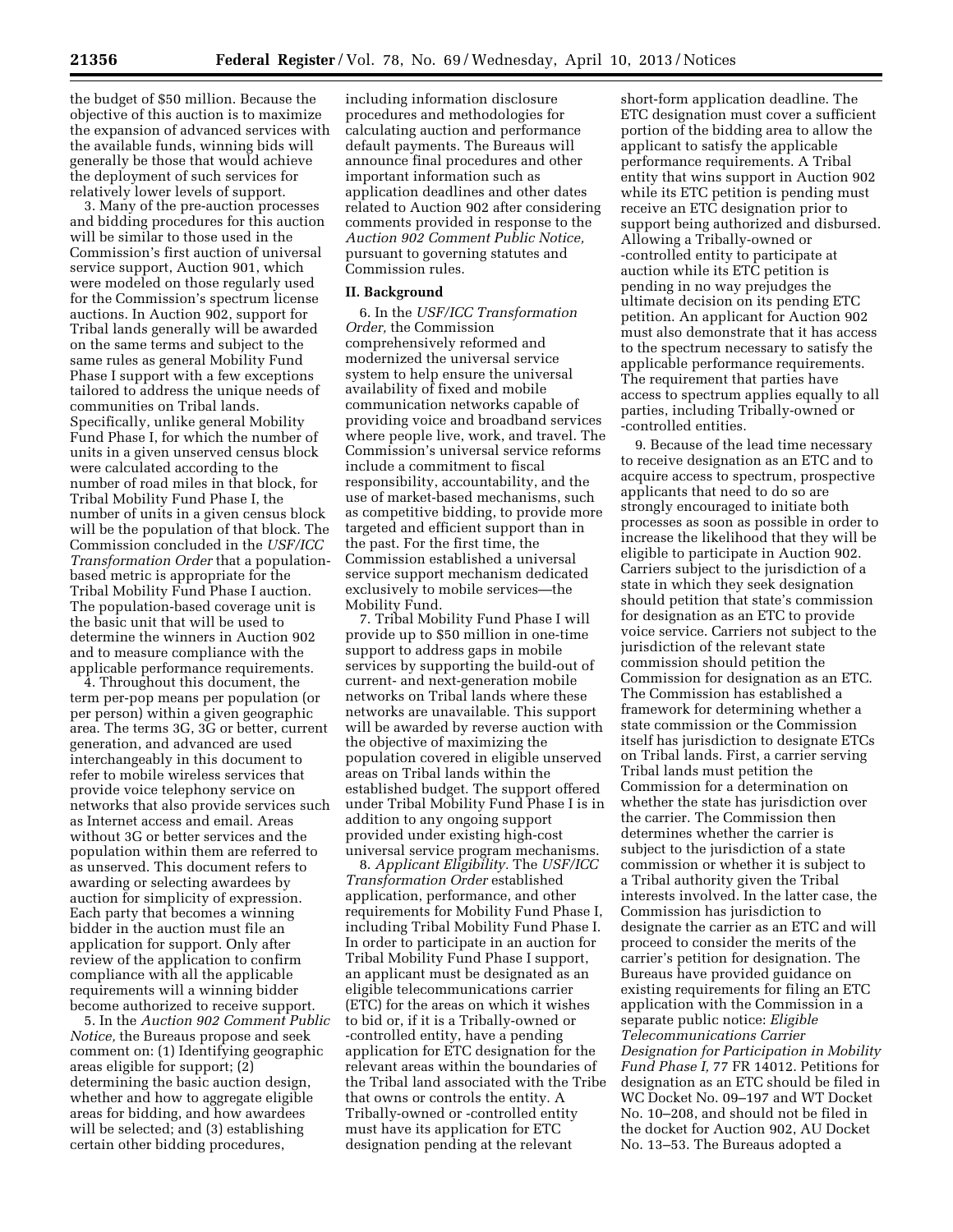protective order limiting access to proprietary and confidential information that may be filed in WC Docket No. 09–197 and WT Docket No. 10–208 in connection with petitions filed for designation as an ETC for purposes of participation in any Mobility Fund auction.

10. In addition, an Auction 902 applicant must certify that it is financially and technically capable of providing 3G or better service. An applicant seeking to use the 25 percent bidding credit preference for Triballyowned or -controlled providers must certify that it is a Tribally-owned or -controlled entity and identify the applicable Tribe and Tribal land in its application. To ensure that Tribal Mobility Fund Phase I support meets the Commission's public interest objectives, recipients will be subject to a variety of obligations, including performance, coverage, collocation, voice and data roaming requirements, and Tribal engagement obligations. Among other things, winning bidders will be required either to deploy 3G service within two years, or 4G service within three years, after the date on which it is authorized to receive support. Those seeking to participate in the auction must file a short-form application by a deadline to be announced, providing information and certifications as to their qualifications to receive support. After the close of the auction, winning bidders must submit a detailed long-form application and procure an irrevocable stand-by Letter (or Letters) of Credit (LOC) to secure the Commission's financial commitment, along with an opinion letter from counsel.

11. *Auction Process Overview.* In the *USF/ICC Transformation Order,* the Commission delegated authority to the Bureaus to implement Tribal Mobility Fund Phase I, including the authority to prepare for and conduct an auction and administer program details. The *Auction 902 Comment Public Notice* focuses on establishing the procedures and processes needed to conduct Auction 902 and administer Tribal Mobility Fund Phase I. Parties responding to the *Auction 902 Comment Public Notice*  should be familiar with the details of the *USF/ICC Transformation Order* and the process established for the Commission's first auction of Mobility Fund Phase I support (Auction 901), which serve as the foundation for the process the Bureaus propose here. After reviewing the comments requested by the *Auction 902 Comment Public Notice,* the Bureaus will release a public notice detailing final procedures for Auction 902. That public notice will be

released so that potential applicants will have adequate time to familiarize themselves with the specific procedures that will govern the auction and with the obligations of support, including rates and coverage requirements that the Bureaus address in the *Auction 902 Comment Public Notice.* The *Auction 902 Comment Public Notice* summarizes the topics on which the Bureaus seek comment. The Bureaus ask that commenters advocating for particular procedures provide input on the costs and benefits of those procedures.

12. *Areas Eligible for Mobility Fund Support.* To assure that support is being used in areas that are not covered by current or next generation mobile networks, the *USF/ICC Transformation Order* provides that the Bureaus will identify areas currently without such services on a census block basis, and publish a list of census blocks deemed eligible for Tribal Mobility Fund Phase I support. A list of potentially eligible census blocks, as well as the population associated with each, can be found at: *<http://wireless.fcc.gov/auctions/902/>*. The Bureaus seek comment on various issues regarding the census blocks identified as potentially eligible. The Bureaus will finalize which areas are eligible for support in a public notice establishing final procedures for Auction 902.

13. *Auction Design and Bidding Procedures.* In the *USF/ICC Transformation Order,* the Commission concluded that distributing support through a reverse auction would be the best way to achieve its goal of maximizing consumer benefits with the funds available for Phase I of the Mobility Fund and adopted general competitive bidding rules for that purpose. As envisioned by the Commission, parties seeking support will compete in Auction 902 by indicating the amount of support they need to meet the requirements of Tribal Mobility Fund Phase I in the eligible areas on which they bid. The Commission indicated that a singleround sealed bid auction format would be most appropriate for Tribal Mobility Fund Phase I, but left the final determination to the Bureaus. Based on the Bureaus' analysis of the Mobility Fund Phase I auction results and the opportunity for the Bureaus to refine the auction format for the purposes of Auction 902, which will offer support for fewer eligible areas than Auction 901, the Bureaus now seek further comment on the auction format for Tribal Mobility Fund Phase I. As in the Mobility Fund Phase I auction, the Bureaus propose to award support to maximize advanced services to eligible

census blocks that can gain 3G or better mobile services under the Tribal Mobility Fund Phase I budget. In this case, however, the Bureaus will measure coverage based on population rather than road miles. Under the auction design options discussed in the *Auction 902 Comment Public Notice,* bidders would compete not only against other carriers that may be bidding for support in the same areas, but also against carriers bidding for support in other areas nationwide.

14. The list of potentially eligible areas the Bureaus released in connection with the *Auction 902 Comment Public Notice* contains 5,554 census blocks, which have an average area of approximately 2.1 square miles and may be smaller than the minimum areas for which carriers seeking support are likely to want to extend service. Thus, carriers bidding for support are likely to bid on groups of census blocks. To address this need to aggregate census blocks for bidding while maintaining a manageable auction process, the Bureaus propose an aggregation approach and seek comment on any alternative approaches.

15. The Bureaus seek comment on whether to establish any maximum acceptable bid amounts or reserve amounts. In addition, consistent with recent practice in spectrum license auctions and Auction 901, the Bureaus propose to withhold, until after the close of bidding, information from applicants' short-form applications regarding their interest in particular eligible census blocks. The Bureaus seek comment on this proposal.

16. *Post-Auction Procedures.* At the conclusion of the auction, each winning bidder will be required to file an indepth long-form application to demonstrate that it qualifies for Tribal Mobility Fund Phase I support. The long-form application must include information regarding the winning bidder's ownership, eligibility to receive support, eligibility for a Tribal entity bidding credit, if relevant, and network construction details. An applicant's claim of eligibility for the bidding credit available to Tribally-owned or -controlled providers is subject to review to verify the facts underlying the claim of ownership or control. Winning bidders must also certify that they will offer service in supported areas at rates comparable to those for similar services in urban areas. In the *Auction 902 Comment Public Notice,* the Bureaus describe and seek comment on a proposed standard for demonstrating compliance with this requirement. A winning bidder will be liable for an auction default payment if the bidder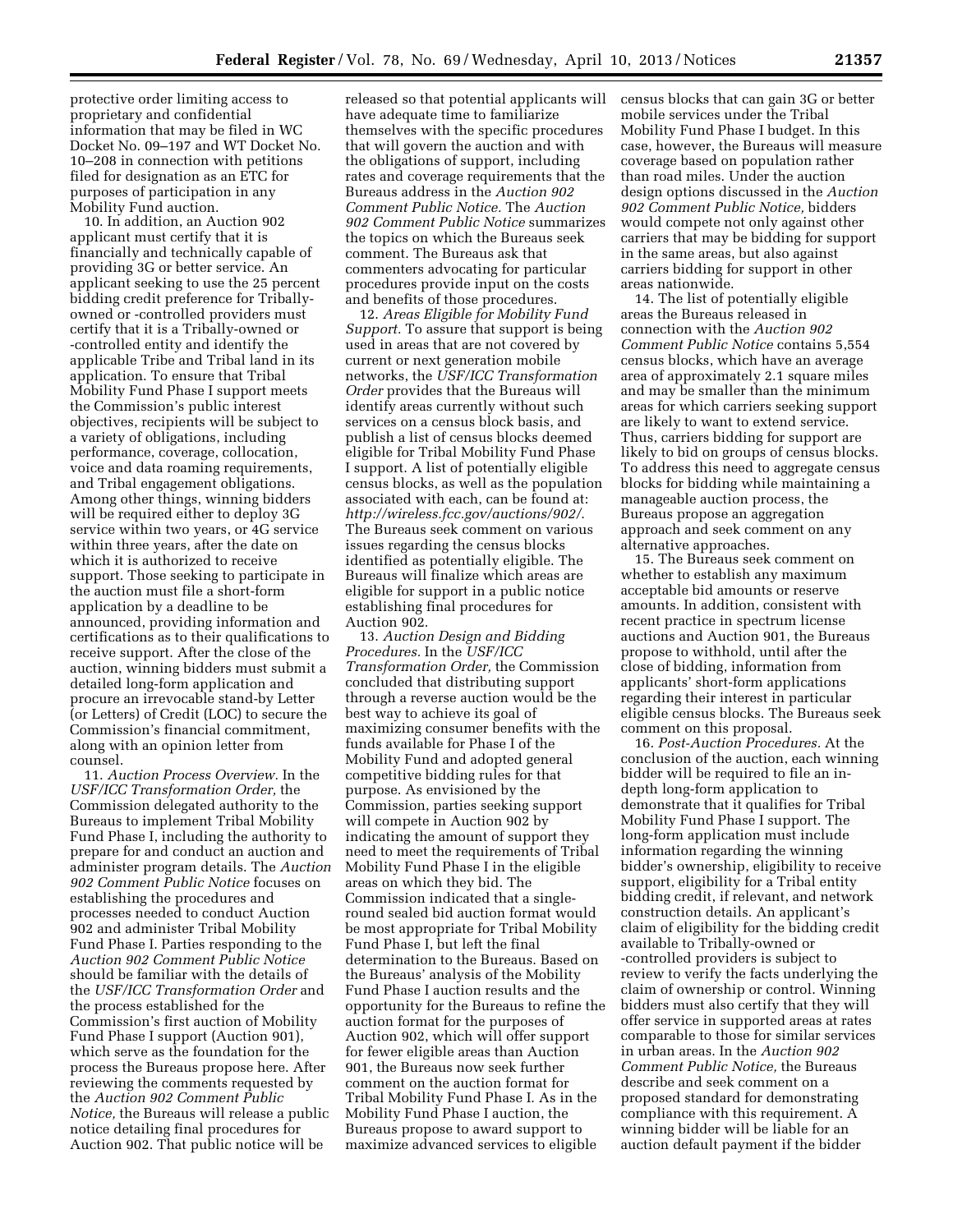fails to timely file the long-form application, is found ineligible, is disqualified, or otherwise defaults for any reason. In addition, a winning bidder that fails to meet certain obligations will be liable for a performance default payment. Accordingly, winning bidders will be required to provide an irrevocable stand-by LOC in an amount equal to the amount of support, plus an additional amount which would serve as a performance default payment if necessary. The Bureaus seek comment on how to establish auction and performance default payments.

17. *Tribal Engagement.* Any bidder winning support for areas within Tribal lands (any bidder winning support in Auction 902) must notify the appropriate Tribal governments of its winning bid no later than five business days after being identified by public notice as a winning bidder. Thereafter, at the long-form application stage and in annual reports, a bidder winning support in Auction 902 will be required to certify that it has substantively engaged appropriate Tribal officials regarding certain minimum discussion topics and provide a summary of the results of such engagement. Appropriate Tribal government officials are elected or duly authorized government officials of federally recognized American Indian Tribes and Alaska Native Villages. In the instance of the Hawaiian Home Lands, this engagement must occur with the State of Hawaii Department of Hawaiian Home Lands and Office of Hawaiian Affairs. A copy of the certification and summary must be sent to the appropriate Tribal officials when it is sent to the Commission. A winning bidder's engagement with the applicable Tribal governments must consist, at a minimum, of discussion regarding: (1) a needs assessment and deployment planning with a focus on Tribal community anchor institutions; (2) feasibility and sustainability planning; (3) marketing services in a culturally sensitive manner; (4) rights of way processes, land use permitting, facilities siting, environmental and cultural preservation review processes; and (5) compliance with Tribal business and licensing requirements.

## **III. Areas Eligible For Tribal Mobility Fund Support**

## *A. Identifying Eligible Unserved Census Blocks*

18. In the *USF/ICC Transformation Order,* the Commission decided to target Mobility Fund Phase I support, including Tribal Mobility Fund Phase I support, to census blocks without 3G or

better service, and determined that Mosaik Solutions (Mosaik) (formerly known as American Roamer) data is the best available data source for determining the availability of such service. Accordingly, the Bureaus have identified potentially eligible blocks on Tribal lands using census blocks from the 2010 Census and the most recently available Mosaik data, from January 2013.

19. The Bureaus identified census blocks within Tribal lands using 2010 Census data. Tribal lands include any federally recognized Indian tribe's reservation, pueblo or colony, including former reservations in Oklahoma, Alaska Native regions established pursuant to the Alaska Native Claims Settlement Act, and Indian Allotments, as well as Hawaiian Home Lands—areas held in trust for native Hawaiians by the state of Hawaii, pursuant to the Hawaiian Homes Commission Act, as amended. Tribal lands in Alaska, i.e., the Annette Island Reserve and areas where federally recognized Alaska Native villages are located within the Alaska Native regions, were identified using 2010 Census data identifying the Annette Island Reserve and Alaska Native village statistical areas.

20. The Bureaus then used geographic information system (GIS) software to determine whether the Mosaik data shows 3G or better wireless coverage at the centroid of each census block. The Bureaus use the term centroid to refer to the internal point (latitude/longitude) of a census block polygon. The Bureaus used ArcGIS software from Esri to determine whether the Mosaik data showed 3G or better coverage at each block's centroid. The following technologies were considered 3G or better: EV–DO, EV–DO Rev A, UMTS/ HSPA, HSPA+, WiMAX, and LTE. If the Mosaik data did not show such coverage, the block was determined to be potentially eligible for Tribal Mobility Phase I support. Because support will be awarded based on the bids that will maximize the population covered by new mobile services, any of these census blocks without population were excluded. The Bureaus then excluded any blocks that, during the Auction 901 challenge process, were determined to be served or to be ineligible for Mobility Fund Phase I support because a provider had made a regulatory commitment to provide 3G or better wireless service or had received a funding commitment from a federal executive department or agency in response to the provider's commitment to provide 3G or better wireless service in that area. In addition, the Bureaus identified those census blocks that were

the subject of winning bids in Auction 901. Any census block that was the subject of a winning bid in Auction 901 and for which support is authorized at the conclusion of the Auction 901 longform application review will not be eligible for Tribal Mobility Fund Phase I support. If prior to the release of the list of eligible census blocks the Bureaus determine that any of the identified winning bids from Auction 901 cannot be authorized, but would otherwise be eligible for Auction 902, then such eligible blocks will be made available.

21. Pursuant to the *USF/ICC Transformation Order,* the Bureaus will also make ineligible for support any additional census blocks for which, notwithstanding the absence of 3G service, any provider has made a regulatory commitment to provide 3G or better wireless service, or has received a funding commitment from a federal executive department or agency in response to the carrier's commitment to provide 3G or better wireless service. Such federal funding commitments may have been made under, but are not limited to, the Broadband Technology Opportunities Program and the Broadband Initiatives Program. Furthermore, the Commission established certain bidder-specific restrictions. Specifically, each applicant for Tribal Mobility Fund Phase I support is required to certify that it will not seek support for any areas in which it had made a public commitment to deploy 3G or better wireless service by December 31, 2012. In determining whether an applicant had made such a public commitment, the Bureaus anticipate that they would consider any public statement made with some specificity as to both geographic area and time period. This restriction will not prevent a bidder from seeking and receiving support for an unserved area for which another provider had made such a public commitment.

22. Attachment A–1 released with the *Auctions 902 Comment Public Notice*  provides a summary of the list of potentially eligible census blocks. For each state and territory, Attachment A– 1 provides the total number of potentially eligible census blocks and the total number of tracts, counties, Tribal lands, and proposed aggregated bidding areas. For each state and territory, Attachment A–1 also provides the total population, area, and road miles of the potentially eligible blocks. Attachment A–2 released with the *Auction 902 Comment Public Notice*  provides a list of the proposed aggregated bidding areas. For each area, Attachment A–2 provides the state, county, and Tribal land; the number of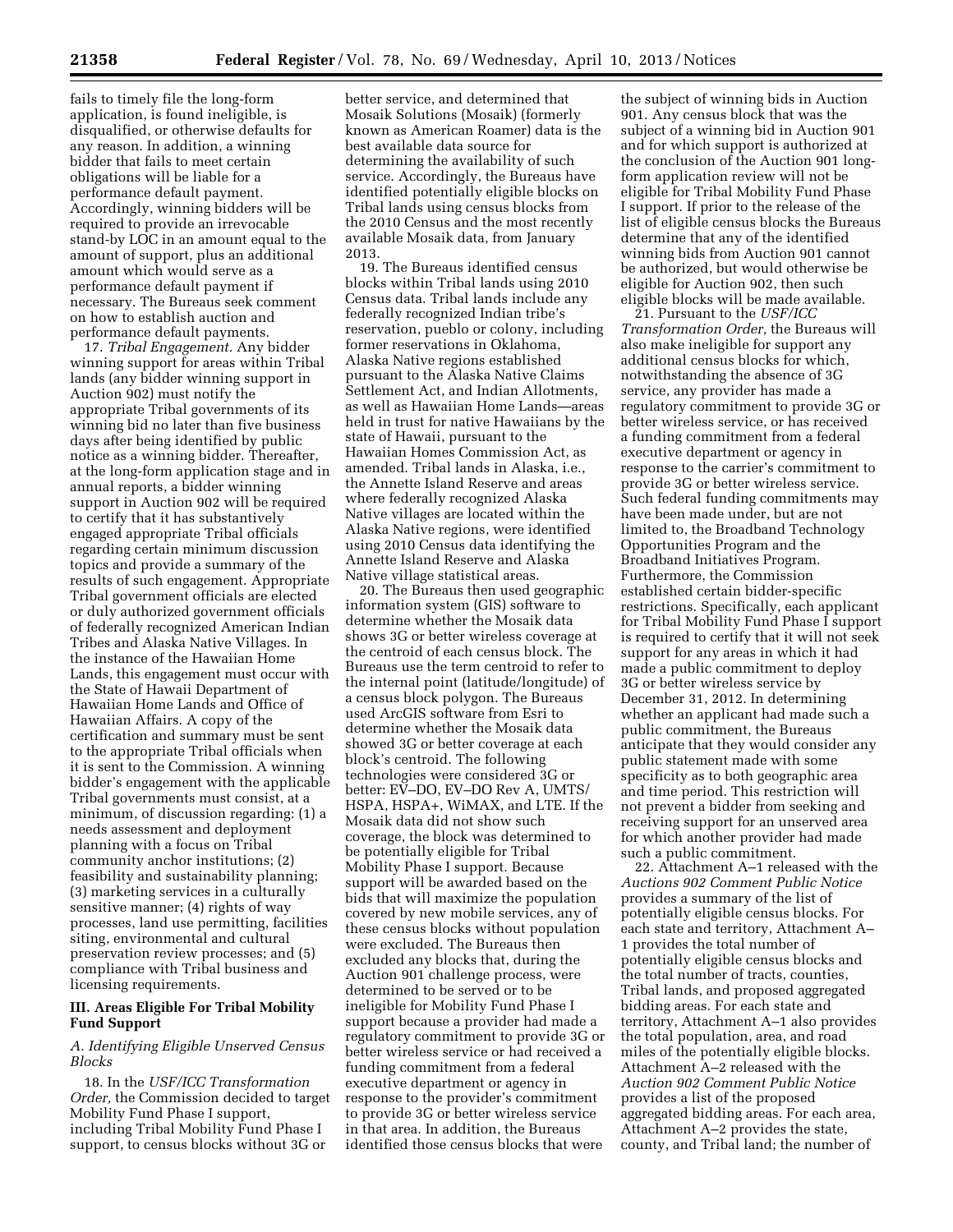potentially eligible blocks; and the total population, area, and road miles of those blocks. Due to the large number of potentially eligible blocks, the complete list of the individual blocks will be provided in electronic format only, available as a separate Attachment A file at *<http://wireless.fcc.gov/auctions/902/>*. For each potentially eligible block, individually identified by its Federal Information Processing Series (FIPS) code, the Attachment A file provides the population, area, and road miles of the block; and the associated state, county, tract, Tribe, Tribal land, and proposed aggregated bidding area.

23. If commenters think certain blocks included in the list should not be eligible for support, they should indicate which blocks and provide supporting evidence. Similarly, if commenters think certain blocks not included in the list should be eligible for support, they should indicate which blocks and provide supporting evidence. In particular, the Bureaus note that, in the *USF/ICC Transformation Order,* the Commission required all wireless competitive ETCs in the highcost program to review the list of eligible census blocks for the purpose of identifying any areas for which they have made a regulatory commitment to provide 3G or better service or received a federal executive department or agency funding commitment in exchange for their commitment to provide 3G or better service. The Bureaus will entertain challenges to the list of potentially eligible census blocks only in the form of comments to the *Auctions 902 Comment Public Notice.*  The Commission concluded in the *USF/ ICC Transformation Order* that more extended pre-auction review could cause undue delay in making one-time Phase I support available. Further, the Commission decided that providing for post-auction challenges would inject uncertainty and delay into the process. Commenters identifying census blocks for removal and/or addition to the Bureaus' list of potentially eligible census blocks are encouraged to provide detailed information in support of their views. In making such determinations for Auction 901, the Bureaus found demonstrations of coverage to be more credible and convincing where they were supported by maps, discussions of drive tests, explanation of methodologies for determining coverage, and certifications by one or more individuals as to the veracity of the material provided. In light of the population-based metric used to determine the number of unserved units for Tribal Mobility Fund Phase I, drive

tests used to demonstrate coverage may be conducted by means other than automobiles on roads. Providers may demonstrate coverage of an area with a statistically significant number of tests in the vicinity of residences being covered. For Auction 901, the Bureaus did not make changes to potentially eligible areas based on submissions making assertions of coverage without any supporting evidence.

24. Based on a review of the comments and any related information, the Bureaus will provide a list of the specific census blocks eligible for support in Auction 902 when it releases the public notice announcing procedures for Auction 902. In addition to providing files containing this final list of census blocks and related data, the Bureaus anticipate providing an interactive mapping interface for this information on the Commission Web site. This interface could aid bidders in matching up their own information on the geographic areas in which they are interested with the blocks available in the auction. The files and/or the interactive mapping interface will also provide data such as associated population and area. The Bureaus anticipate that the file formats and the interactive mapping interface will be very similar to those provided for Auction 901. If potential bidders believe that the Bureaus should not provide the same types of files and interactive mapping interface as those provided for Auction 901, or that the Bureaus should provide additional information or other tools, they should submit detailed comments describing the types of files, information, or tools requested and explaining the reasons for the request.

## *B. Establishing Unserved Population-Based Units*

25. In Auction 902, the Bureaus will use population as the basis for calculating the number of units in each eligible census block for purposes of comparing bids and measuring the performance of Tribal Mobility Fund Phase I support recipients. To establish the population associated with each census block eligible for Tribal Mobility Fund Phase I support, the Bureaus will use the 2010 Census data made available by the Census Bureau. The Attachment A file at *[http://](http://wireless.fcc.gov/auctions/902/)  [wireless.fcc.gov/auctions/902/](http://wireless.fcc.gov/auctions/902/)* includes the population for each potentially eligible census block.

26. The Bureaus propose to include as eligible only those unserved census blocks where there is a population greater than zero. The Bureaus seek comment on this proposal.

## **IV. Establishing Auction Procedures**

## *A. Auction Design*

27. The Bureaus discuss and seek comment on which auction design is most appropriate. The Bureaus also discuss related auction design options, including aggregation approaches, the coverage requirement, and awardee determination. The Bureaus ask for input on these approaches and options, and request that commenters explain how their suggestions will promote the Commission's objective in Tribal Mobility Fund Phase I of maximizing, within the \$50 million budget, the population with newly available 3G or better service.

## i. Reverse Auction Design

28. The Bureaus seek comment on which reverse auction design would be the most appropriate for the Tribal Mobility Fund Phase I auction. In the Notice of Proposed Rulemaking for Mobility Fund Phase I, the Commission proposed a single-round auction format to disburse funds. A variety of commenters supported a format with more than one round of bidding, arguing that multiple rounds would maximize the benefits of the program through more informed bidding and more competitive bidding. In the *USF/ICC Transformation Order,* the Commission indicated that a single-round sealed bid auction format would be most appropriate for Mobility Fund Phase I, but left the final determination to the Bureaus. For the general Mobility Fund Phase I auction, the Bureaus decided to implement a single-round auction format because they believed that the circumstances favoring a multipleround auction, i.e., when there are strong interactions among items and when bidders are unsure as to the market value of the item, were not significant enough in Auction 901 to outweigh the Bureaus' concerns about the complexity it would add to the auction. For the purposes of Auction 902, the Bureaus seek comment on whether they should adopt a singleround or a multiple-round reverse auction design.

29. *Single-Round Auction.* Under a single-round approach, during the single bidding round, each bid submitted by a bidder would indicate a per-pop support price at which the bidder is willing to meet the Bureaus' requirements to cover the population in eligible blocks covered by the bid. One advantage of the single-round format is that it would be simple and quick. The Bureaus seek comment on whether a single-round approach would allow bidders to make informed bid decisions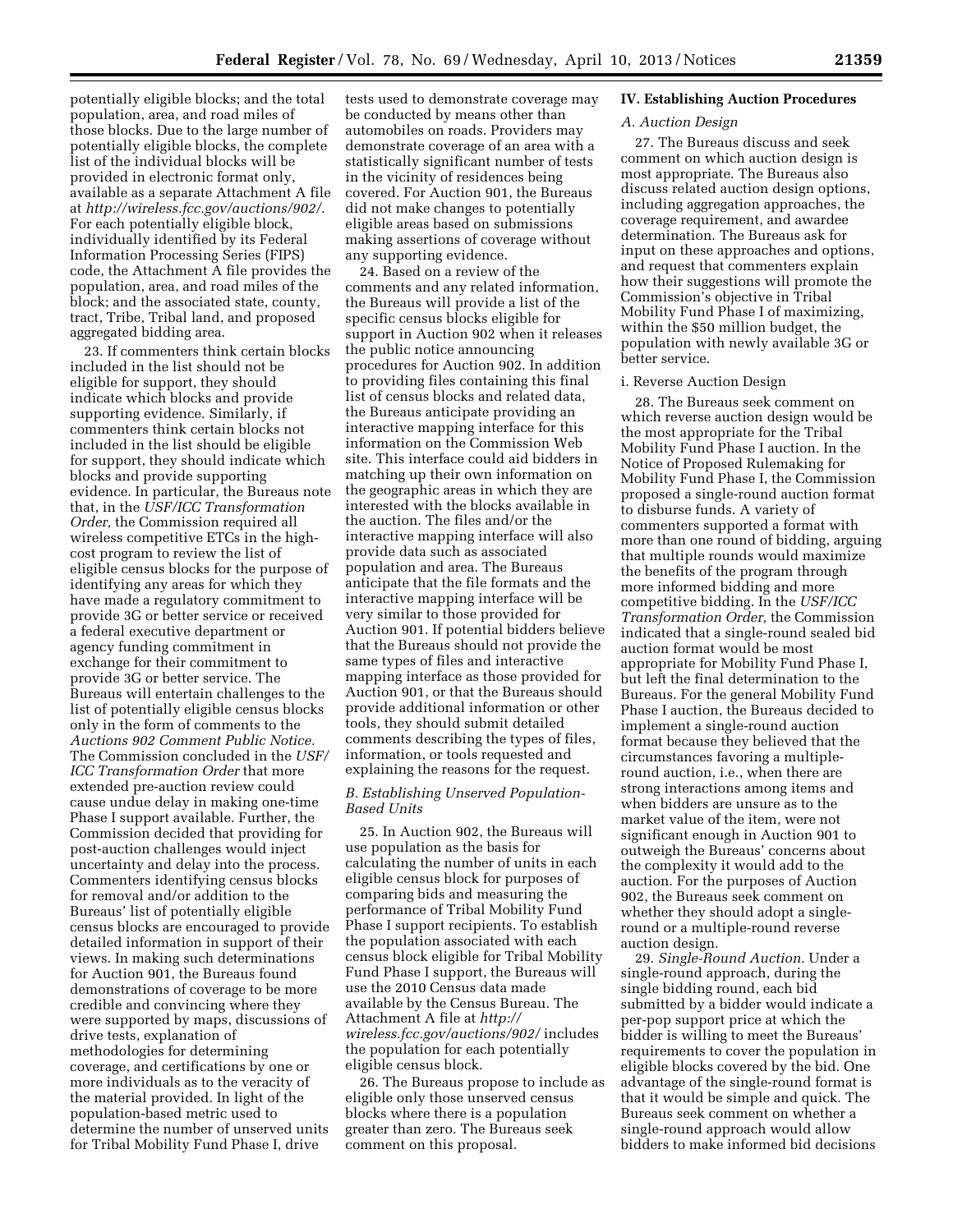and to submit competitive bids. The purpose of the Tribal Mobility Fund Phase I auction mechanism is to identify whether and, if so, at what price providers are willing to extend advanced mobile coverage over unserved areas in exchange for a onetime support payment. Absent strategic behavior, these bid decisions largely depend upon internal cost structures, private assessments of risk, and other factors related to the providers' specific circumstances. Thus, the Bureaus seek comment on whether the bid amounts of other auction participants are likely to contain information that will significantly affect an individual bidder's own cost assessments, and whether bidders would prefer to have the opportunity to react to the bids of others.

30. *Multiple-Round Auction.* In the particular context of the Tribal Mobility Fund Phase I, the Bureaus seek further comment on whether an alternative auction design might be appropriate for Auction 902. In particular, the Bureaus seek comment on whether they should use a multiple-round auction given the knowledge gained from the Mobility Fund Phase I auction and the smaller number of eligible areas, the likely fewer participants, and the smaller budget. Observing the variation in Auction 901 winning bids, potential bidders in Auction 902 are likely to realize the potential gain from strategically shading up their bids to be just low enough to be accepted, but no lower. Calculating the optimal bid in this situation can be difficult, imposing a burden on bidders, and may result in relatively low-cost providers losing because they miscalculated. This difficulty can be mitigated in a multipleround auction, such as a descending clock auction, because it does not provide the same opportunity for strategic behavior. The Bureaus seek comment on whether it would be easier for bidders to formulate a successful bid strategy in a multiple-round auction such as a descending clock auction. If commenters support a multiple-round design, the Bureaus seek comment on which design would be most appropriate for Auction 902. Possibilities could include a descending clock auction (in which winning bidders could all be paid the same amount per-pop) and a descending simultaneous multiple round format. Because the Tribal Mobility Fund Phase I auction is smaller in scale, with fewer eligible areas, than the Mobility Fund Phase I auction, the relative benefits of a single-round auction design in terms of simplicity of implementation and

time to completion are likely reduced relative to a multiple-round format.

## ii. Census Blocks and Aggregations

31. The Commission determined that the census block should be the minimum geographic building block for which support is provided, but left to the Bureaus the task of deciding how to facilitate bidding on aggregations of eligible census blocks. Some aggregation of census blocks may be necessary because census blocks are numerous and can be quite small. The 5,554 census blocks potentially eligible for support under Tribal Mobility Fund Phase I have an average area of approximately 2.1 square miles. The Bureaus believe that on average these blocks are much smaller than the average area covered by a single cell site, which is likely to be the minimum incremental geographic area of expanded coverage with Tribal Mobility Fund Phase I support. The Bureaus propose bidding procedures that will define biddable items consisting of certain aggregations of eligible census blocks and for this purpose suggest using census tracts and Tribal land boundaries.

32. *Aggregation of census blocks by tracts and Tribal lands.* The Bureaus seek comment on an approach that would require bidding on biddable items consisting of predefined aggregations of eligible census blocks. For purposes of bidding, all eligible census blocks would be grouped by the tracts in which they are located. In the case of tracts with more than one Tribal land, the blocks in that tract would be grouped by Tribal land. Bidders would bid by these aggregated areas, not on individual blocks.

33. Under this approach, for each aggregated area that a bidder bids on, the bidder would indicate a per-unit price to cover the population in the eligible census blocks within that area. The auction would assign support to awardees equal to the per-pop rate of their bid multiplied by the population associated with the eligible census blocks within the aggregated area as shown in the information that will be provided by the Bureaus prior to the auction. Under this approach, bidders would be able to bid on multiple aggregated areas and win support for any or all of them.

34. The Bureaus release with the *Auction 902 Comment Public Notice* a list of 5,554 census blocks that would be considered potentially eligible under their criteria. These blocks are located within 258 Census tracts and 292 Tribal lands. If the Bureaus bundled these unserved blocks into tracts and parts of

tracts within different Tribal lands for bidding, there would be 417 aggregated areas. One goal in suggesting aggregated areas for this purpose is to create biddable geographic areas closer in scale to minimum buildout areas than census blocks would be. This approach would make it less important that bidders have the ability to place all-or-nothing package bids than would be the case if the basic bidding units were individual census blocks. Further, this approach would lend itself to a simpler method of determining winning bids.

35. In the *USF/ICC Transformation Order,* the Commission noted that because census blocks in Alaska are so much larger on average than census blocks elsewhere, the Bureaus should consider permitting bidding on individual census blocks in Alaska, a suggestion the Bureaus adopted for Mobility Fund Phase I. Under the tract and Tribal land aggregation method proposed, however, the size of the biddable items in Alaska would be similar to those in other states. Therefore, the Bureaus propose and seek comment on using the same aggregation of blocks into biddable items in Alaska as they do elsewhere.

36. The Bureaus ask whether commenters believe that further packaging of the predefined aggregations would be helpful. If so, they should explain the specific need for package bidding and their proposed approach. For example, could such a need be met by allowing bidding on a package of all of the tracts and parts of tracts within a Tribal land? The Bureaus also seek comment on whether a multiple round format, such as a descending clock auction, could facilitate aggregation by allowing bidders to shift bids if outbid on a piece of a group of areas they were seeking to serve.

37. *Coverage requirement.* Under this approach, awardees would be required to provide voice and broadband service meeting the established minimum standards over at least 75 percent of the population associated with the eligible blocks in each aggregated area for which they receive support. The required minimum standards for service will depend on whether a winning bidder elects to deploy 3G or 4G service. This coverage requirement would apply to the total population in the eligible census blocks in each predefined aggregated area on which bids are based. Pursuant to the *USF/ICC Transformation Order,* awardees meeting the minimum coverage requirement could receive their winning bid amount for that population and for any additional population covered in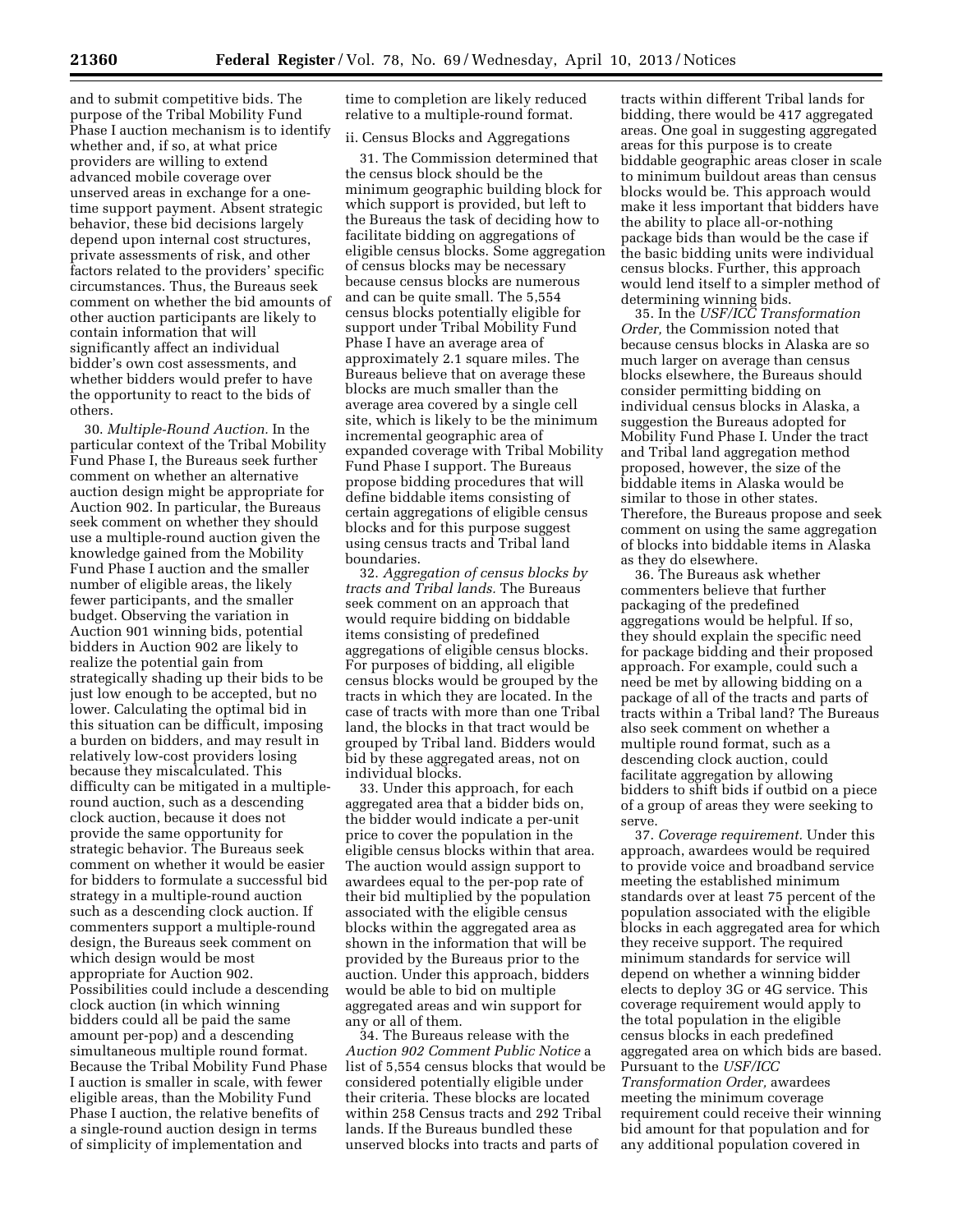excess of the 75 percent minimum, up to 100 percent of the population associated with the unserved blocks, subject to the rules on disbursement of support. Because Census data does not specify how population is distributed within a census block, the Bureaus seek comment on how to determine whether the coverage requirement is met. If a provider demonstrates new coverage over the entirety of an eligible census block, the Bureaus can assume coverage of the entire population of that census block. However, the Bureaus seek input on how to evaluate the population served by new coverage where a provider demonstrates new coverage over part of an eligible census block. Should the Bureaus use the area covered and assume that the population is evenly distributed? For example, if an awardee covered 75% of the area, the Bureaus would conclude that the awardee was covering 75% of the population. The Bureaus seek comment on this and other methods.

#### iii. Determining Awardees

38. *Single-Round Auction.* To determine awardees in a single-round auction under the Bureaus' proposed aggregation approach, the auction system would rank all bids from lowest to highest based on the per-pop bid amount, and assign support first to the lowest per-pop bid. The auction system would continue to assign support to the next lowest per-pop bids in turn, as long as support had not already been assigned for that geographic area, and would continue until the sum of support funds of the winning bids was such that no further winning bids could be supported given the funds available. When calculating how much of the budget remains, for each winning bid the auction system will multiply the per-pop rate bid by the total population in the uncovered blocks. This is because an awardee may receive support for up to 100 percent of the population in the blocks for which it receives support. Ties among identical bids in the same amount for covering the same aggregated area would be resolved by assigning a random number to each bid and then assigning support to the tied bid with the highest random number. A bidder would be eligible to receive support for each of its winning bids equal to the per-pop rate of a winning bid multiplied by the population in the eligible census blocks covered by the bid, subject to meeting the obligations associated with receiving support. For bidders claiming eligibility for the bidding credit available to Triballyowned or -controlled providers, the auction system would reduce the Tribal

entity's bid amount by 25 percent for the purpose of comparing it to other bids, thus increasing the likelihood that Tribally-owned and -controlled entities would receive funding.

39. Because using the ranking method would likely result in monies remaining available from the budget after identifying the last lowest per-pop bid that does not exceed the funds available, the Bureaus seek comment on what to do in these circumstances. If the Bureaus use an approach similar to that used for Auction 901, they would continue to consider bids in order of per-pop bid amount while skipping bids that would require more support than is available. The Bureaus would award such bids as long as funds are available. The Bureaus seek comment on this approach and others. Alternatives could include, for example, not awarding any further support; awarding support as long as the per-pop bid amount does not exceed the last bid by more than twenty percent; or, if there is a set of tied bids all of which cannot be supported, awarding support to that combination of bids that will most nearly exhaust the remaining funds.

40. *Multiple-Round Auction.* If commenters support a multiple-round design, the Bureaus seek comment on appropriate methods for determining awardees under proposed auction design alternatives. In a descending clock auction format, for example, the auction system would announce a perpop price, and bidders would submit bids for the eligible areas they would cover. If the cost of accepting those bids (population in the areas bid on times the per-pop price) exceeds the budget, the price would be lowered. In each round bidders would be required to satisfy an activity requirement, providing an incentive for consistent bidding throughout the auction. Rounds would continue until the cost of accepting all current bids was below the budget.

41. One issue that must be addressed is the case of more than one bid for the same area, since the Bureaus propose to award only one subsidy per area. A possible solution would be to continue running the clock in those areas where there are multiple bids until only one bid remains. If the clock were initially stopped when the budget requirement was just met, continuing to run the clock in the areas with multiple bids would result in not spending all the funds. The Bureaus seek comment on how to address this overshooting. Possible solutions may include permitting intra-round bids that allow bidders to indicate their change in supply at specified prices between the

opening and closing prices in each round.

#### *B. Auction Information Procedures*

42. Under the Commission's rules on competitive bidding for high-cost universal service support adopted in the *USF/ICC Transformation Order,* the Bureaus have discretion to limit public disclosure of certain bidder-specific application and bidding information until after the auction, as they do in the case of spectrum license auctions. Consistent with practice in recent spectrum license auctions and in Auction 901, the Bureaus propose to conduct Auction 902 using procedures for limited information disclosure. The Bureaus propose to withhold, until after the close of bidding and announcement of auction results, the public release of information from bidders' short-form applications regarding their interest in particular eligible census blocks. If a single-round auction is used, the Bureaus also propose not to reveal any information that may reveal the identities of bidders placing bids and taking other bidding-related actions. If the Bureaus decide to implement a descending simultaneous multiple round or descending clock auction, they may wish to release additional information about bidding-related actions during the auction, and the Bureaus seek comment on what information should be released under alternative auction design proposals. After the close of bidding, bidders' area selections, bids, and any other biddingrelated actions and information would be made publicly available. The Bureaus seek comment on their proposal to implement limited information procedures in Auction 902.

#### *C. Auction Structure*

#### i. Bidding Period

43. The Bureaus will conduct Auction 902 over the Internet. For the single round of bidding in Auction 901, the Bureaus did not provide a telephonic bidding option. In Commission spectrum license auctions, telephonic bidding has served as a backup to online bidding. The Bureaus seek comment on whether telephonic bidding should be available in Auction 902, particularly if they use a multipleround format.

44. The start time for bidding will be announced in a public notice to be released at least one week before the start of the auction. The Bureaus seek comment on this proposal.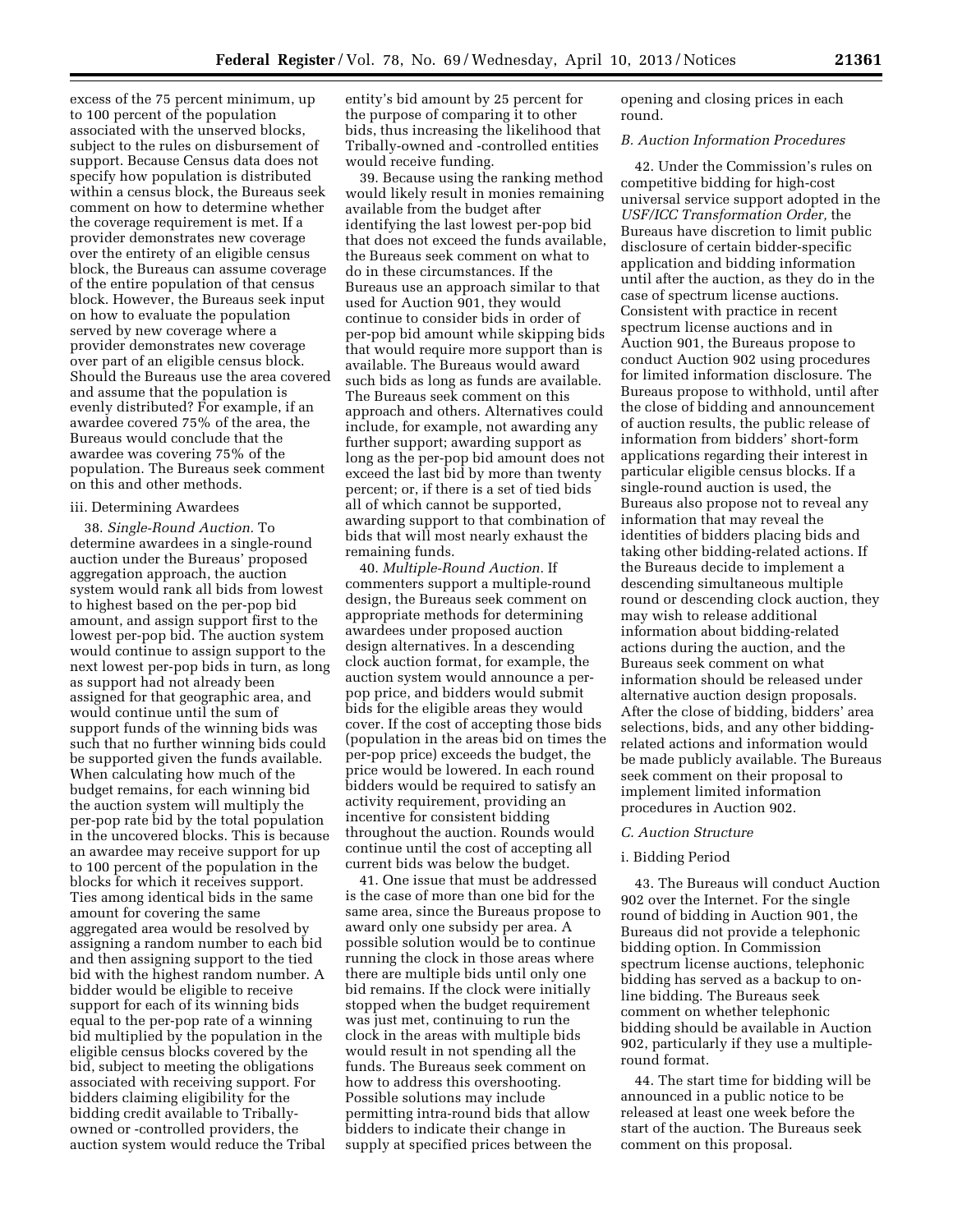ii. Information Relating to Auction Delay, Suspension, or Cancellation

45. For Auction 902, the Bureaus propose that, by public notice or by announcement during the auction, the Bureaus may delay, suspend, or cancel the auction in the event of natural disaster, technical failures, administrative or weather necessity, evidence of an auction security breach or unlawful bidding activity, or for any other reason that affects the fair and efficient conduct of competitive bidding. In such cases, the Bureaus, in their sole discretion, may elect to resume the auction or cancel the auction in its entirety. Network interruption may cause the Bureaus to delay or suspend the auction. The Bureaus emphasize that exercise of this authority would be solely within the discretion of the Bureaus. The Bureaus seek comment on this proposal.

## *D. Bidding Procedures*

## i. Maximum Bids and Reserve Prices

46. Under the Commission's rules on competitive bidding for high-cost universal service support adopted in the *USF/ICC Transformation Order,* the Bureaus have discretion to establish maximum acceptable per-unit bid amounts and reserve amounts, separate and apart from any maximum opening bids.

47. The Bureaus concluded that for Auction 901, a reserve price was not needed to guard against unreasonably high winning bids because cross-area competition for support from a budget that was not likely to cover support for all of the areas receiving bids would constrain the bid amounts. The Bureaus seek comment on whether any maximum acceptable per-unit bid amounts, reserve amounts, or maximum opening bid amounts would be appropriate for Auction 902. Although the \$50 million budget available for Auction 902 is less than the \$300 million budget available for Auction 901, the number of eligible census blocks is also significantly lower in this auction. Will cross-area competition for support adequately constrain bid amounts? The Bureaus further seek comment on what methods should be used to calculate reserve prices and/or maximum or minimum bids if they are adopted. Commenters are advised to support their claims with valuation analyses and suggested amounts or formulas. The Bureaus also seek comment on the appropriate policy if, at the reserve price, less than the full budget is exhausted.

#### ii. Bid Removal

48. For Auction 902, the Bureaus propose and seek comment on bid removal procedures. In the case of a single-round auction, the Bureaus propose that before the end of the single round of bidding, a bidder would have the option of removing any bid it has placed. By removing selected bids, a bidder may effectively undo any of its bids placed within the single round of bidding. Once the single round of bidding ends, a bidder may no longer remove any of its bids. For multipleround auction designs, the Bureaus seek comment on potential bid removal mechanisms and whether bidders should be permitted to withdraw bids from previous rounds and, if so, subject to what limitations.

## *E. Default Payments*

49. In the *USF/ICC Transformation Order,* the Commission determined that a winning bidder in a reverse auction for high-cost universal service support that defaults on its bid or on its performance obligations will be liable for a default payment. Bidders selected by the auction process to receive support have a binding obligation to file a post-auction long-form application, by the applicable deadline and consistent with other requirements of the longform application process, and failure to do so will constitute an auction default. Likewise, an auction default occurs when a winning bidder is found ineligible to be a recipient of support or is disqualified or has its long-form application dismissed for any reason. In addition, the Mobility Fund Phase I rules provide that the failure, by any winning bidder authorized to receive support, to meet its minimum coverage requirement or adequately comply with quality of service or any other requirements will constitute a performance default. The Bureaus have delegated authority to determine in advance of Auction 902 the methodologies for determining the auction and performance default payments. The Bureaus seek comment on how to calculate the auction default payments that will be applicable for Auction 902. The Bureaus note that neither an auction default nor a performance default would result in a change to the set of awardees originally selected by the auction mechanism.

## i. Auction Default Payment

50. As noted in the *USF/ICC Transformation Order,* failure to fulfill auction obligations, including those undertaken prior to the award of any support funds, may undermine the

stability and predictability of the auction process and impose costs on the Commission and the Universal Service Fund (USF). To safeguard the integrity of the Tribal Mobility Fund Phase I auction, the Bureaus seek comment on an appropriate payment for auction defaults, which occur if a bidder selected by the auction mechanism does not become authorized to receive support after the close of the bidding, e.g., fails to timely file a long-form application, is found ineligible to be a recipient of support or is disqualified, or has its long-form application dismissed for any reason. An auction default could occur at any time between the close of the bidding and the authorization of support for each of the winning bidders. For example, an auction default would occur if a winning bidder failed to file its long-form application by the announced deadline. Similarly, an auction default could occur later in the long-form application review process if a winning bidder that timely filed its long-form application is determined to be ineligible to be a recipient of support or is disqualified.

51. In determining what size payment would be appropriate for a bidder that defaults in the auction, the Bureaus' goals are to ensure the stability and predictability of the auction process by deterring insincere or uninformed bidding without establishing such a high amount as to unduly deter participation in the auction. Such a decision must be made in light of the procedures established for the auction, including auction design. According to the Commission's rules, if the auction default payment is determined as a percentage of the defaulted bid amount, the default payment will not exceed 20 percent of the total defaulted bid. The Bureaus propose to use a rate of five percent of the total defaulted bid. The Bureaus would apply the percentage to the total amount of support based on the bid amount for the geographic area covered by the defaulted bid(s). The Bureaus believe that this amount, below the maximum percentage, will protect against the costs to the Commission and the USF of auction defaults and provide bidders sufficient incentive to fully inform themselves of the obligations associated with participation in the Tribal Mobility Fund Phase I program and to commit to fulfilling those obligations. Under this method of calculating the default payment, bidders would be aware ahead of time of the exact amount of their potential liability based on their bids. The Bureaus note that this proposal is the same percentage instituted for Auction 901.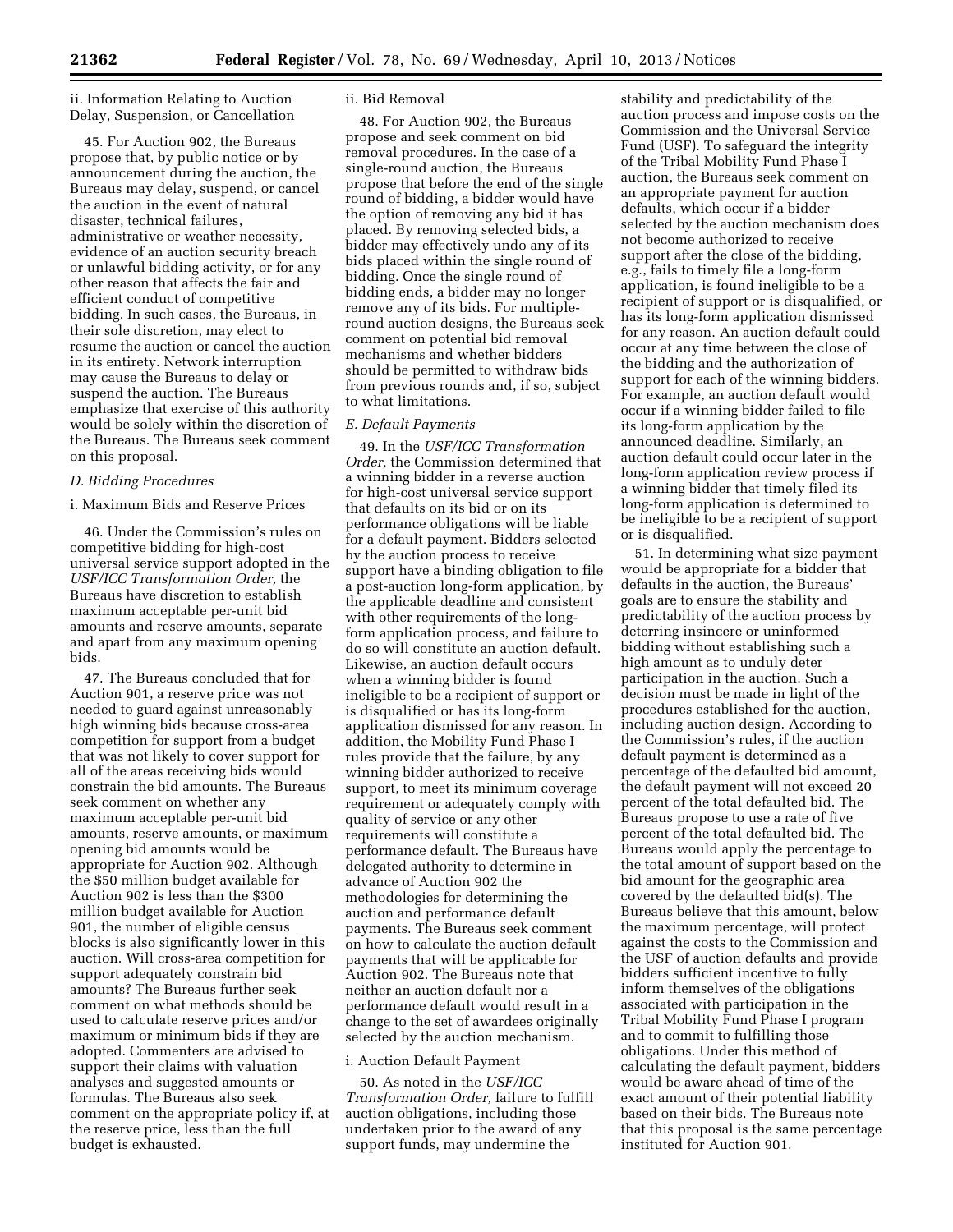52. The Bureaus seek comment on this proposal. The Bureaus ask commenters to assess whether their proposal to use an auction default payment percentage of five percent will be adequate to deter insincere or uninformed bidding, and safeguard against costs to the Commission and the USF that may result from such auction defaults, without unduly discouraging auction participation, particularly given that liability for the auction default payment will be imposed without regard to the intentions or fault of any specific defaulting bidder. Are there any circumstances unique to bids to serve Tribal lands that should be considered in the analysis? The Bureaus also seek comment on whether they should use an alternative methodology, such as basing the auction default payment on the difference between the defaulted bid and the next best bid(s) to cover the same population as without the default. Commenters advocating such an approach should explain with specificity how such an approach might work under the options the Bureaus present for auction design. In addition, the Bureaus seek comment on whether, prior to bidding, all applicants for Auction 902 should be required to furnish a bond or place funds on deposit with the Commission in the amount of the maximum anticipated auction default payment. The Bureaus ask for specific input on whether a bond or deposit would be preferable for this purpose and on methodologies for anticipating the maximum auction default payment.

#### ii. Performance Default Payment

53. Pursuant to the Mobility Fund Phase I rules adopted in the *USF/ICC Transformation Order,* a winning bidder will be subject to a performance default payment if, after it is authorized to receive support, it fails to meet its minimum coverage requirement, other service requirements, or any other condition of Tribal Mobility Fund Phase I support. In addition to being liable for a performance default payment, the recipient will be required to repay the Mobility Fund all of the support it has received and, depending on the circumstances involved, could be disqualified from receiving any additional Tribal Mobility Fund, general Mobility Fund, or other USF support. The Bureaus may obtain its performance default payment and repayment of a recipient's Tribal Mobility Fund Phase I support by drawing upon the irrevocable stand-by LOC that winning bidders will be required to provide.

54. The Bureaus propose to assess a 10 percent default payment where a

winning bidder fails to satisfy its performance obligations or any of the requirements and conditions for the support. The percentage would be applied to the total amount of support based on the bid amount for the geographic area covered by the defaulted bid(s). Under this proposal, the LOC would include an additional 10 percent based on the total level of support for which a winning bidder is eligible. In determining what size payment would be appropriate for a performance default, the Bureaus' goals are to ensure the stability and predictability of the auction process by deterring insincere or uninformed bidding without establishing such a high amount as to unduly deter participation in the auction. While both auction defaults and performance defaults may threaten the integrity of the auction process and impose costs on the Commission and the USF, an auction default occurs earlier in the process and may permit an earlier alternative use of the funds that were assigned to the defaulted bid, consistent with the purposes of the universal service program. Thus, the Bureaus believe that the amount of a performance default payment should be higher than the amount of the auction default payment. The Bureaus proposed, and adopted, a 10 percent performance default penalty for Auction 901. The Bureaus seek comment on their proposal for calculating the performance default payment. Will a performance default payment of 10 percent of the total amount of support for which the winning bidder defaults be effective in ensuring that those authorized to receive support will be capable of meeting their obligations and protect against costs to the Commission and the USF, without unduly discouraging auction participation? Are there any circumstances unique to provisioning service to Tribal lands that should be considered in the Bureaus' analysis?

#### *F. Reasonably Comparable Rates*

55. *Reasonably Comparable Rates.*  Tribal Mobility Fund Phase I recipients must certify that they offer service in areas with support at consumer rates that are within a reasonable range of rates for similar service plans offered by mobile wireless providers in urban areas. Recipients will be subject to this requirement for five years after the date of award of support. Recipients must offer service plans in supported areas that meet the public interest obligations specified in the Commission's Mobility Fund rules and that include a standalone voice service plan. The Commission delegated authority to the

Bureaus to specify how support recipients could demonstrate compliance with this rate certification. The Commission directed the Bureaus to develop surveys of voice and broadband rates generally that should be completed before the later phases of the Connect America Fund and the Mobility Fund. In order to offer Mobility Fund Phase I support at the earliest time feasible, however, the Commission recognized that the Bureaus might have to implement an approach to the reasonably comparable rates requirement without being able to rely upon the information that will be collected through the surveys. The Bureaus propose to do so in implementing Tribal Mobility Fund Phase I.

56. The Bureaus propose that recipients of Tribal Mobility Fund Phase I support may demonstrate compliance with the reasonably comparable rates requirement in the same manner as recipients of general Mobility Fund Phase I support. The Bureaus propose that a supported provider must demonstrate that its required standalone voice plan, and one service plan that offers data services, if it offers such plans, are (1) substantially similar to a service plan offered by at least one mobile wireless service provider in an urban area, and (2) offered at or below the rate for the matching urban service plan. The Bureaus note that any provider that itself offers the same service plan for the same rate in a supported area and in an urban area would be able to meet this requirement. The Bureaus seek comment on this proposal and any alternatives. Commenters offering alternatives to the Bureaus' proposal should address the feasibility of implementing their alternatives in advance of the deadlines for parties to participate in competitive bidding for Tribal Mobility Fund Phase I support. In addition, the Bureaus request that commenters describe the costs and benefits associated with the position they advocate. Adopting this approach for purposes of Tribal Mobility Fund Phase I does not prejudge the approach to be taken with respect to Phase II of the Mobility Fund or the Connect America Fund generally. The Bureaus note that in line with the approach in Auction 901, they do not propose to adopt an urban rate floor for recipients of Tribal Mobility Fund Phase I support.

57. For purposes of Tribal Mobility Fund Phase I, any rate equal to or less than the highest rate charged for a matching service in an urban area would be reasonably comparable to, i.e., within a reasonable range of, rates for